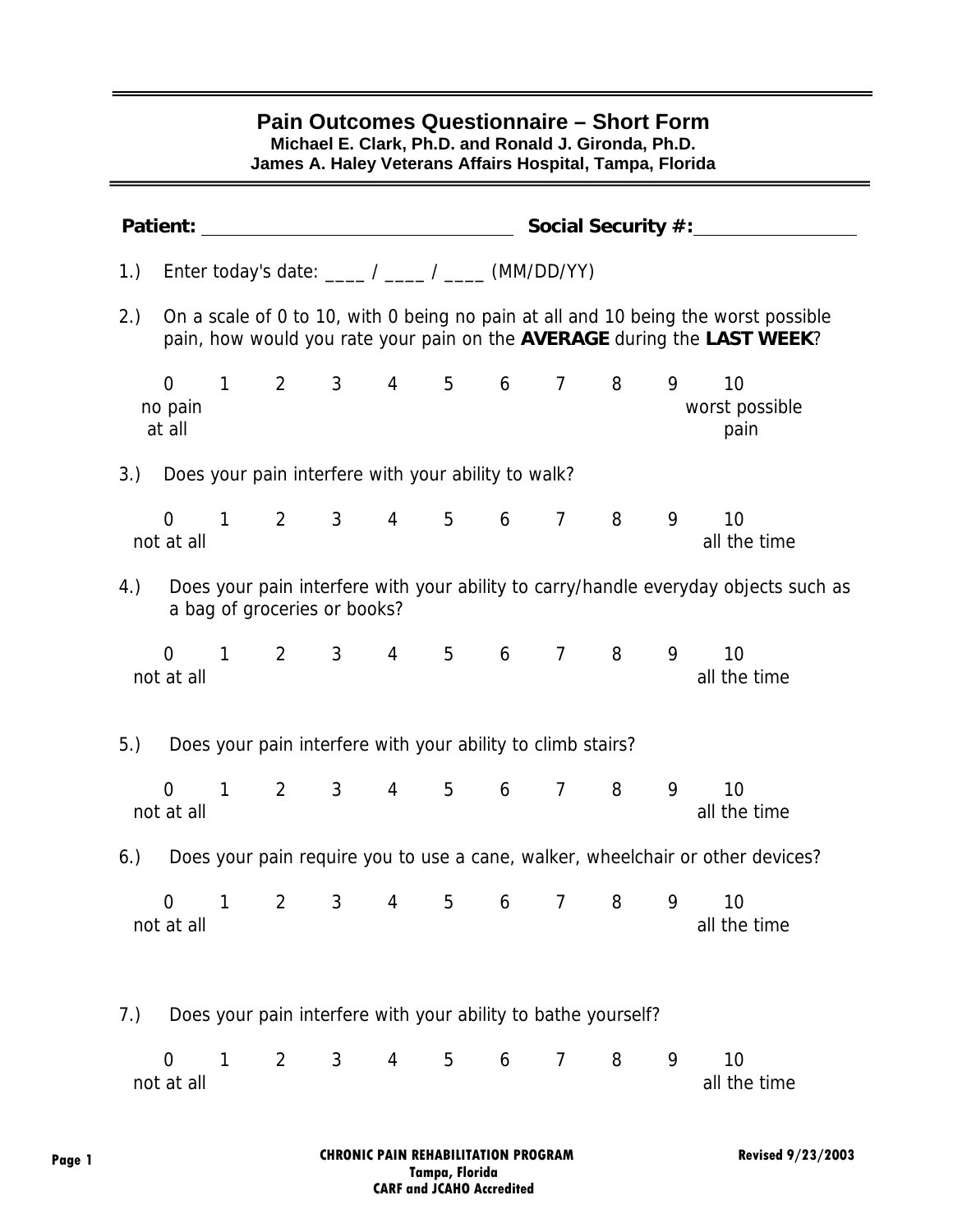| 8.)  |                                                              |              |                |                |                 |                                                 | Does your pain interfere with your ability to dress yourself?   |                |                |   |                                                                                  |
|------|--------------------------------------------------------------|--------------|----------------|----------------|-----------------|-------------------------------------------------|-----------------------------------------------------------------|----------------|----------------|---|----------------------------------------------------------------------------------|
|      | $\overline{0}$<br>not at all                                 | $\mathbf{1}$ | $\overline{2}$ | $\mathfrak{Z}$ | $\overline{4}$  | 5                                               | 6                                                               | $\overline{7}$ | 8              | 9 | 10<br>all the time                                                               |
| 9.)  |                                                              |              |                |                |                 |                                                 | Does your pain interfere with your ability to use the bathroom? |                |                |   |                                                                                  |
|      | $\overline{0}$<br>not at all                                 | $\mathbf{1}$ | $\overline{2}$ | $\mathfrak{Z}$ | 4               | 5                                               | 6                                                               | $\overline{7}$ | 8              | 9 | 10<br>all the time                                                               |
| 10.  |                                                              |              |                |                |                 |                                                 | example, combing your hair, brushing your teeth, etc.)?         |                |                |   | Does your pain interfere with your ability to manage your personal grooming (for |
|      | $\overline{0}$<br>not at all                                 | $\mathbf{1}$ | $\overline{2}$ | 3 <sup>7</sup> | 4               | 5                                               | 6                                                               | $\overline{7}$ | 8              | 9 | 10<br>all the time                                                               |
| 11.) |                                                              |              |                |                |                 |                                                 | Does your pain affect your self-esteem or self-worth?           |                |                |   |                                                                                  |
|      | $\overline{0}$<br>not at all                                 | $\mathbf{1}$ | $2^{\circ}$    | $\mathbf{3}$   | 4               | 5                                               | 6                                                               | $\overline{7}$ | 8              | 9 | 10<br>all the time                                                               |
|      |                                                              |              |                |                |                 | 12.) How would you rate your physical activity? |                                                                 |                |                |   |                                                                                  |
|      | $\Omega$<br>significant<br>limitation in<br>basic activities | $\mathbf{1}$ | $\overline{2}$ | $\mathbf{3}$   | $\overline{4}$  | 5                                               | 6                                                               | $\overline{7}$ | 8              | 9 | 10<br>can perform<br>vigorous activities<br>without limitation                   |
|      |                                                              |              |                |                |                 | 13.) How would you rate your overall energy?    |                                                                 |                |                |   |                                                                                  |
|      | $\overline{0}$<br>totally<br>worn out                        | $\mathbf{1}$ | $\overline{2}$ | $3^{\circ}$    | $4\overline{ }$ |                                                 | $5\qquad 6$                                                     | $\overline{7}$ | 8 <sup>8</sup> | 9 | 10<br>most<br>energy ever                                                        |
|      |                                                              |              |                |                |                 |                                                 | 14.) How would you rate your strength and endurance TODAY?      |                |                |   |                                                                                  |
|      | $\overline{0}$<br>very poor<br>strength and<br>endurance     | 1            | $\overline{2}$ | 3 <sup>7</sup> | $\overline{4}$  | 5                                               | 6                                                               | $\overline{7}$ | 8              | 9 | 10<br>very high<br>strength and<br>endurance                                     |